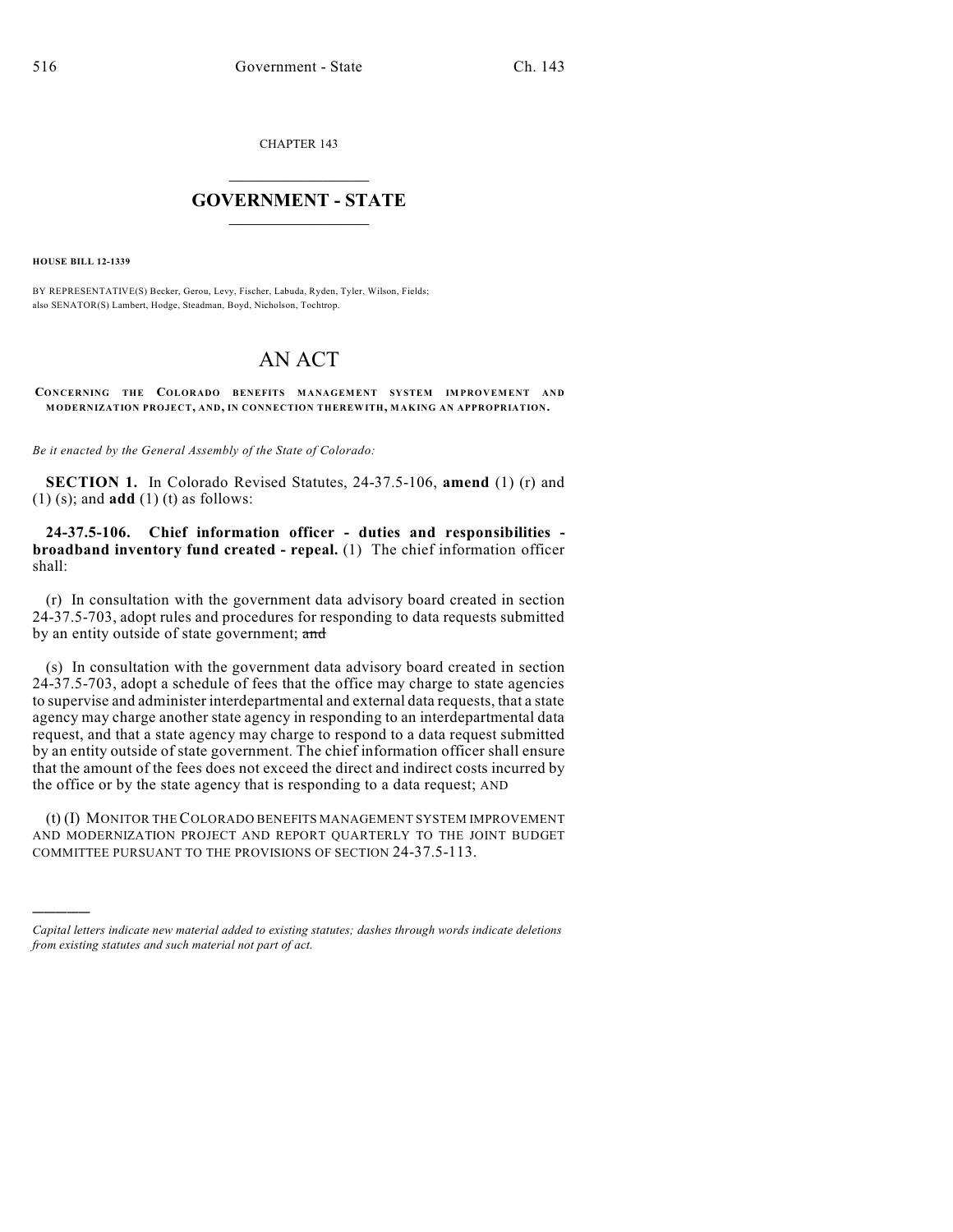(II) THIS PARAGRAPH (t) IS REPEALED, EFFECTIVE JULY 1, 2014.

**SECTION 2.** In Colorado Revised Statutes, **add** 24-37.5-113 as follows:

**24-37.5-113. Colorado benefits management system improvement and modernization project - appropriation - reporting - repeal.** (1) THE GENERAL ASSEMBLY SHALL APPROPRIATE MONEYS FOR THE COLORADO BENEFITS MANAGEMENT SYSTEM IMPROVEMENT AND MODERNIZATION PROJECT, REFERRED TO IN THIS SECTION AS THE "CBMS PROJECT".

(2) (a) COMMENCING JUNE 1, 2012, AND CONTINUING ON A QUARTERLY BASIS, THEREAFTER,INCLUDINGSEPTEMBER 1,DECEMBER 1, AND MARCH 1 OF EACH YEAR, THE CHIEF INFORMATION OFFICER SHALL REPORT TO THE JOINT BUDGET COMMITTEE, PURSUANT TO THE PROVISIONS OF SECTION 24-1-136, CONCERNING THE CBMS PROJECT. EACH QUARTERLY REPORT SHALL INCLUDE THE INFORMATION DESCRIBED IN SUBSECTION (3) OF THIS SECTION.

(3) EACH QUARTERLY REPORT SHALL INCLUDE:

(a) AN OVERVIEW OF THE MANAGEMENT STRUCTURE IN THE GOVERNOR'S OFFICE OF INFORMATION TECHNOLOGY FOR THE CBMS PROJECT, INCLUDING LEADERSHIP, PROJECT MANAGEMENT, AND INTERNAL OVERSIGHT;

(b) AN OVERVIEW OF THE CBMS PROJECT WORK PLAN, INCLUDING:

(I) A LIST OF ALL SCHEDULED PROJECT COMPONENTS;

(II) THE ACTUAL OR ANTICIPATED START AND END DATES FOR EACH PROJECT COMPONENT;

(III) THE AMOUNT BUDGETED FOR EACH PROJECT COMPONENT; AND

(IV) THE AMOUNT EXPENDED FOR EACH PROJECT COMPONENT;

(c) A LIST AND DESCRIPTION OF ANY MAJOR CHANGES, ADDITIONS, DELETIONS, OR MODIFICATIONS TO PROJECT COMPONENTS;

(d) AN OVERVIEW OF THE PROJECT STATUS INDICATOR FOR EACH COMPONENT OF THE PROJECT WORK PLAN CURRENTLY COMPLETED, IN PROGRESS, OR SCHEDULED TO COMMENCE WITHIN THE QUARTER FOLLOWING THE DATE OF THE REPORT, INCLUDING:

(I) OVERALL PROJECT STATUS;

(II) SCOPE OF PROJECT;

(III) RESOURCES OF PROJECT;

(IV) BUDGET OF PROJECT;

(V) RISK OF PROJECT;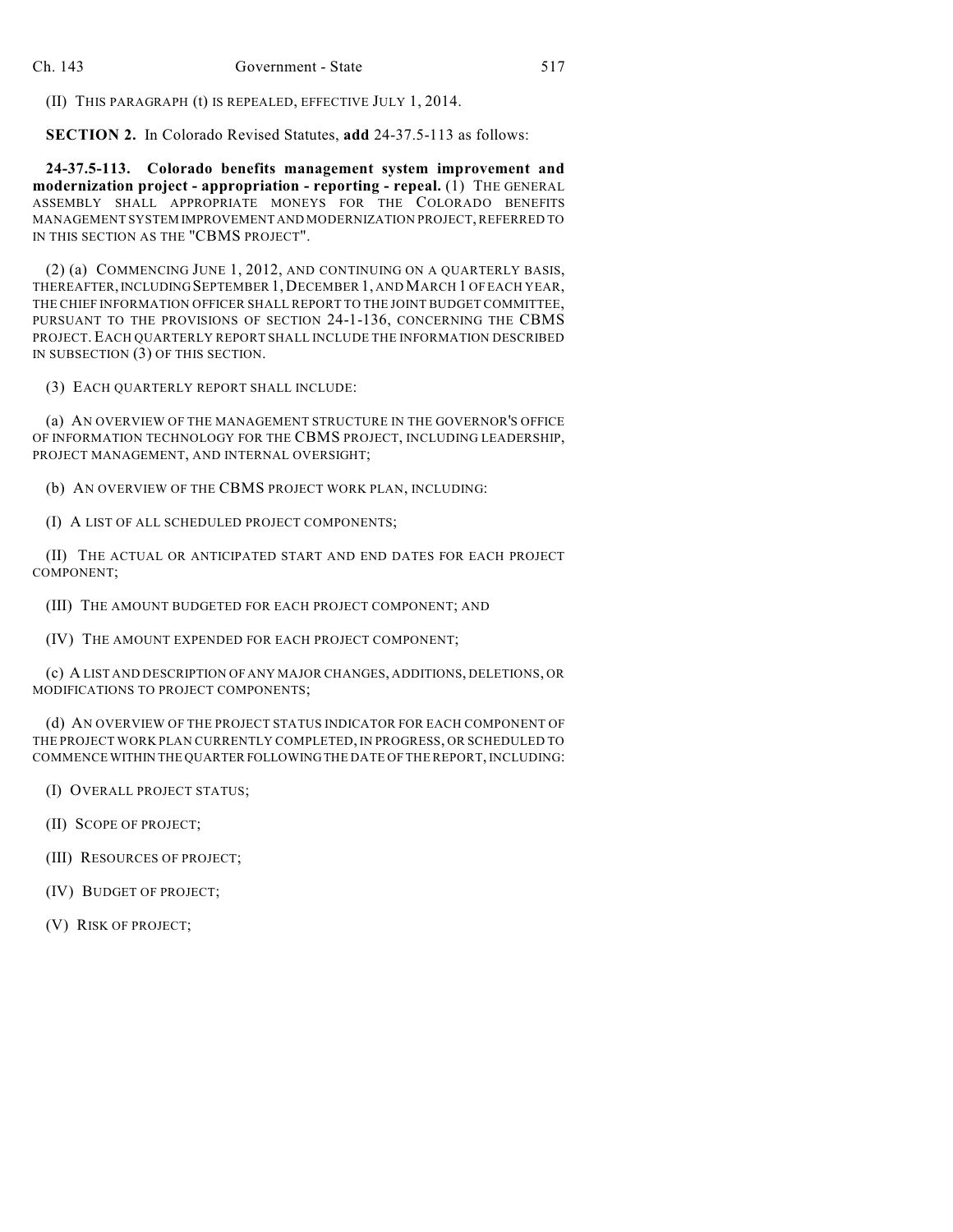(VI) SCHEDULE OF PROJECT; AND

(VII) DELIVERABLES OF PROJECT;

(e) A DETAILED UPDATE FOR EACH COMPONENT OF THE PROJECT WORK PLAN CURRENTLY COMPLETED, IN PROGRESS, OR SCHEDULED TO COMMENCE WITHIN THE QUARTER FOLLOWING THE DATE OF THE REPORT, INCLUDING, FOR EACH COMPONENT:

(I) THE RATING;

(II) THE PERCENTAGE COMPLETE;

(III) DESCRIPTIVE INFORMATION ON THE OVERALL STATUS;

(IV) SCHEDULE STATUS;

(V) SCOPE STATUS;

(VI) BUDGET STATUS;

(VII) KEY ACCOMPLISHMENTS ASSOCIATED WITH THE COMPONENT;

(VIII) WORK PLAN FOR THE NEXT QUARTER;

(IX) CRITICAL DEPENDENCIES ASSOCIATED WITH THE COMPONENT;

(X) ISSUES AND CONCERNS RELATING TO THE COMPONENT; AND

(XI) HOW THE PROJECT COMPONENT IS AFFECTING OR WILL AFFECT THE DELIVERY OF STATE-SUPERVISED PUBLIC ASSISTANCE PROGRAMS FACILITATED BY THE CBMS, COUNTY DEPARTMENT STAFF, AND CITIZENS APPLYING FOR OR ENROLLED IN STATE-SUPERVISED PUBLIC ASSISTANCE PROGRAMS.

(4) THIS SECTION IS REPEALED, EFFECTIVE JULY 1, 2014.

**SECTION 3. Appropriation.** (1) In addition to any other appropriation, there is hereby appropriated, to the department of health care policy and financing, for the fiscal year beginning July 1, 2011, the sum of \$3,654,755, or so much thereof as may be necessary, for allocation to department of human services medicaid-funded programs, office of information technology services-medicaid funding for Colorado benefits management system modernization expenses related to the implementation of this act. Of said sum, \$1,820,992 is from the general fund, \$6,398 is from the old age pension fund pursuant to section 7 (c) of article XXIV of the state constitution, \$2,123 is from the children's basic health plan trust created in section 25.5-8-105 (1), Colorado Revised Statutes, and \$1,825,242 is from federal funds. Any funds appropriated in this subsection (1) not expended prior to July 1, 2012, are further appropriated to the department in FY 2012-13 for the same purposes.

(2) In addition to any other appropriation, there is hereby appropriated, to the department of human services, for the fiscal year beginning July 1, 2011, the sum of \$8,950,260, or so much thereof as may be necessary, for allocation to the office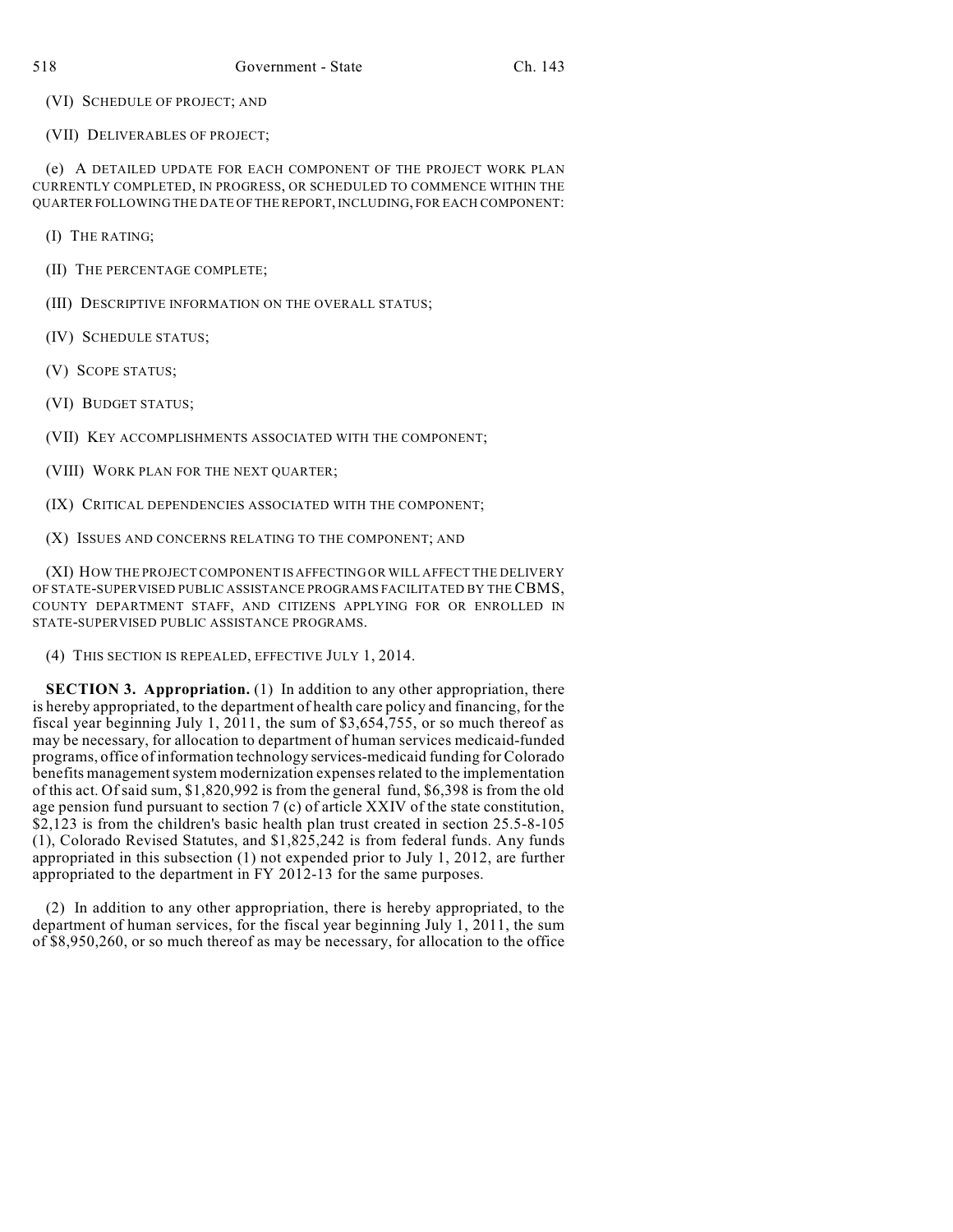of information technology services for Colorado benefits management system modernization contract expenses related to the implementation of this act. Of said sum, \$3,845,866 is from the general fund, \$199,942 is from the old age pension fund created in section 1 of article XXIV of the state constitution, \$3,654,755 is from reappropriated funds received from the department of health care policy and financing out of the appropriation made in subsection (1) of this section, and \$1,249,697 is from federal funds from the U.S. department of agriculture for the supplemental nutrition assistance program. Any funds appropriated in this subsection (2) not expended prior to July 1, 2012, are further appropriated to the department in FY 2012-13 for the same purposes.

(3) In addition to any other appropriation, there is hereby appropriated to the governor - lieutenant governor - state planning and budgeting, for the fiscal year beginning July 1, 2011, the sum of \$8,950,260, or so much thereof as may be necessary, for allocation to the office of information technology for Colorado benefits management system modernization contract expenses related to the implementation of this act. Said sum shall be from reappropriated funds received from the department of human services out of the appropriation made in subsection (2) of this section. Any funds appropriated in this subsection (3) not expended prior to July 1, 2012, are further appropriated to the department in FY 2012-13 for the same purposes.

**SECTION 4. Appropriation.** (1) In addition to any other appropriation, there is hereby appropriated, from reappropriated funds received from the department of human services out of the appropriation made in subsection (7) of this section, to the department of health care policy and financing, for the fiscal year beginning July 1, 2012, the sum of \$997,655 and 11.0 FTE, or so much thereof as may be necessary, to be allocated to the executive director's office, general administration, for the implementation of this act as follows:

- (a) \$825,119 and 11.0 FTE for personal services;
- (b) \$56,737 for health, life, and dental;
- (c) \$1,309 for short-term disability;
- (d) \$26,194 for S.B. 04-257 amortization equalization disbursement;

(e) \$23,500 for S.B. 06-235 supplemental amortization equalization disbursement; and

(f) \$64,796 for operating expenses.

(2) In addition to any other appropriation, there is hereby appropriated, to the department of health care policy and financing, for the fiscal year beginning July 1, 2012, the sum of \$7,630,836, or so much thereof as may be necessary, for allocation to department of human services medicaid-funded programs, office of information technology services-medicaid funding, for Colorado benefits management system modernization expenses related to the implementation of this act. Of said sum, \$3,307,395 is from the general fund, \$8,039 is from the old age pension fund pursuant to section 7 (c) of article XXIV of the state constitution, \$2,669 is from the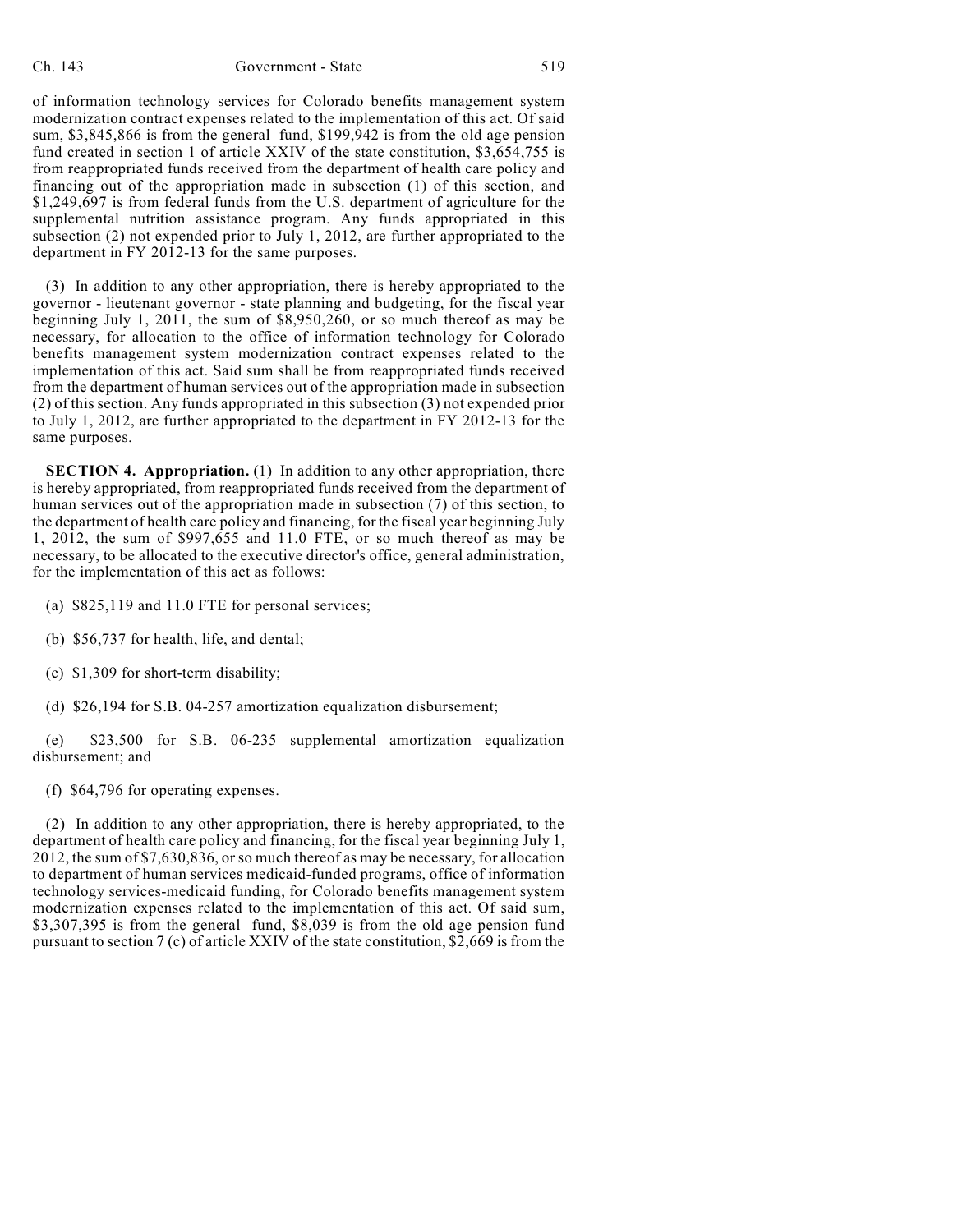children's basic health plan trust created in section 25.5-8-105 (1), Colorado Revised Statutes, and \$4,312,733 is from federal funds.

(3) In addition to any other appropriation, there is hereby appropriated, to the department of human services, for the fiscal year beginning July 1, 2012, the sum of \$107,740, or so much thereof as may be necessary, for the implementation of this act. Of said sum, \$40,919 is from the general fund, \$3,732 is from various sources of cash funds, \$39,762 is from reappropriated funds received from the department of health care policy and financing out of the appropriation made in subsection (2) of this section, and \$23,327 is from federal funds from the U.S. department of agriculture for the supplemental nutrition assistance program. Said sum is to be allocated to the executive director's office, general administration, as follows:

(a) \$56,733 for health, life, and dental;

(b) \$1,310 for short-term disability;

(c) \$26,196 for S.B. 04-257 amortization equalization disbursement; and

(d) \$23,501 for S.B. 06-235 supplemental amortization equalization disbursement.

(4) In addition to any other appropriation, there is hereby appropriated, to the department of human services, for the fiscal year beginning July 1, 2012, the sum of \$825,118 and 11.0 FTE, or so much thereof as may be necessary, for allocation to the office of information technology services, Colorado benefits management system modernization, for department of human services personal services expenses related to the implementation of this act. Of said sum, \$313,380 is from the general fund, \$28,582 is from the old age pension fund created in section 1 of article XXIV of the state constitution, \$304,510 is from reappropriated funds received from the department of health care policy and financing out of the appropriation made in subsection (2) of this section, and \$178,646 is from federal funds from the U.S. department of agriculture for the supplemental nutrition assistance program.

(5) In addition to any other appropriation, there is hereby appropriated, to the department of human services, for the fiscal year beginning July 1, 2012, the sum of \$64,797, or so much thereof as may be necessary, for allocation to the office of information technology services, Colorado benefits management system modernization, for department of human services operating expenses related to the implementation of this act. Of said sum, \$24,610 is from the general fund, \$2,245 is from the old age pension fund created in section 1 of article XXIV of the state constitution, \$23,913 is from reappropriated funds received from the department of health care policy and financing out of the appropriation made in subsection (2) of this section, and \$14,029 is from federal funds from the U.S. department of agriculture for the supplemental nutrition assistance program.

(6) In addition to any other appropriation, there is hereby appropriated, to the department of human services, for the fiscal year beginning July 1, 2012, the sum of \$12,279,762, or so much thereof as may be necessary, for allocation to the office of information technology services, Colorado benefits management system modernization, for contract expenses related to the implementation of this act. Of